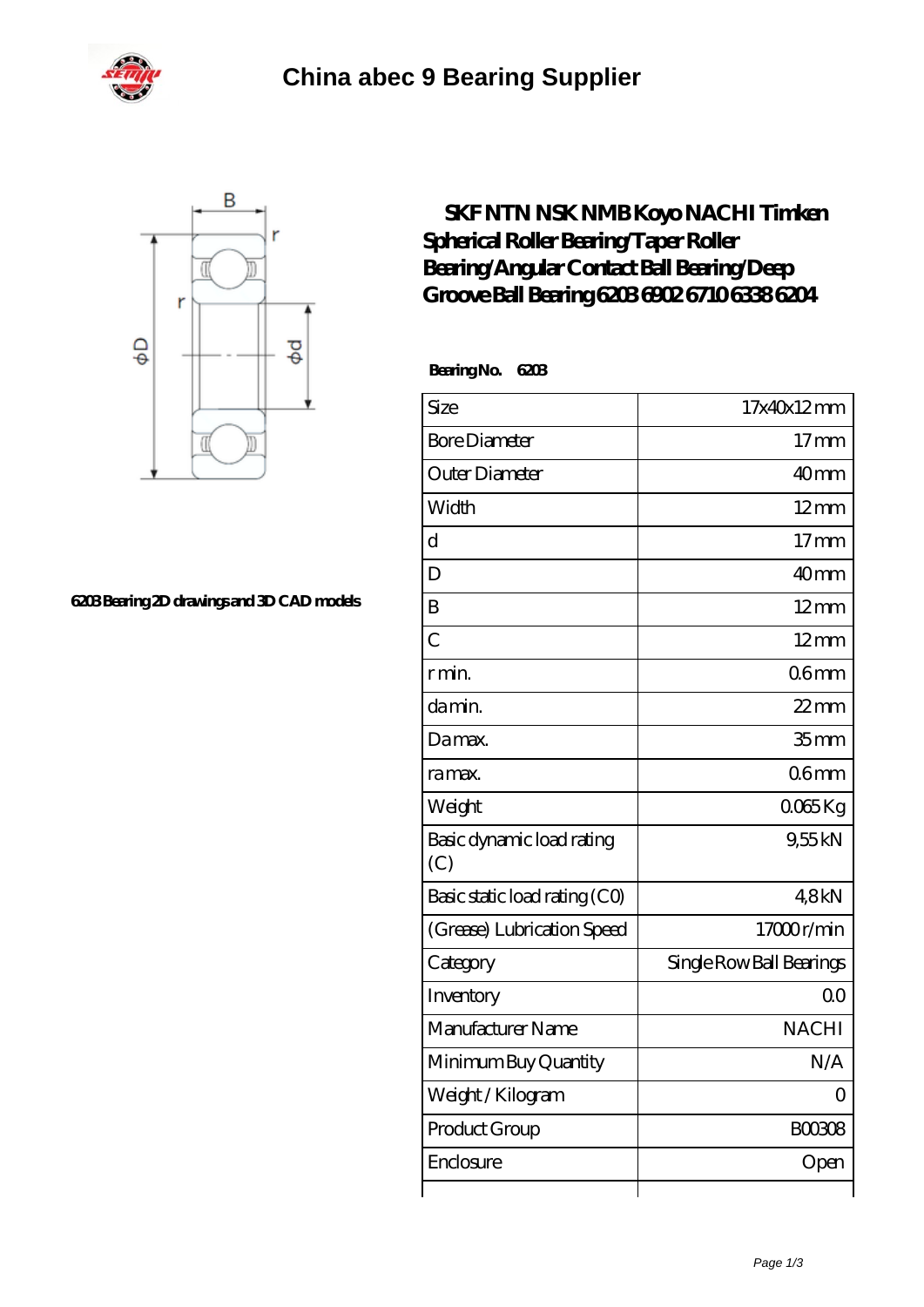

| Precision Class                    | ABEC 1   ISO PO                                                                                                                                                                                                            |
|------------------------------------|----------------------------------------------------------------------------------------------------------------------------------------------------------------------------------------------------------------------------|
| Maximum Capacity / Filling<br>Slot | No                                                                                                                                                                                                                         |
| Rolling Element                    | <b>Ball Bearing</b>                                                                                                                                                                                                        |
| Snap Ring                          | No                                                                                                                                                                                                                         |
| Internal Special Features          | No                                                                                                                                                                                                                         |
| Cage Material                      | Steel                                                                                                                                                                                                                      |
| Internal Clearance                 | CO-Medium                                                                                                                                                                                                                  |
| Inch - Metric                      | Metric                                                                                                                                                                                                                     |
| Long Description                   | 17MM Bore; 40MM<br>Outside Diameter; 12MM<br>Outer Race Width; Open;<br>Ball Bearing, ABEC 1   ISO<br>PQ No Filling Slot; No Snap<br>Ring, No Internal Special<br>Features; CO-Medium<br>Internal Clearance; Steel<br>Cage |
| <b>Other Features</b>              | Deep Groove                                                                                                                                                                                                                |
| Category                           | Single Row Ball Bearing                                                                                                                                                                                                    |
| <b>UNSPSC</b>                      | 31171504                                                                                                                                                                                                                   |
| Harmonized Tariff Code             | 8482.105068                                                                                                                                                                                                                |
| Noun                               | Bearing                                                                                                                                                                                                                    |
| Keyword String                     | Ball                                                                                                                                                                                                                       |
| Manufacturer URL                   | http://www.nachiamerica.c<br>om                                                                                                                                                                                            |
| Weight/LBS                         | 0.146                                                                                                                                                                                                                      |
| Outer Race Width                   | Q472Inch   12Millimeter                                                                                                                                                                                                    |
| Outside Diameter                   | 1.575 Inch   40 Millimeter                                                                                                                                                                                                 |
| Inner Race Width                   | OInch   OMillimeter                                                                                                                                                                                                        |
| <b>Bore</b>                        | 0669Inch   17 Millimeter                                                                                                                                                                                                   |
| <b>Bore Type</b>                   | Cylindrical Bore                                                                                                                                                                                                           |
| Configuration                      | Single Row                                                                                                                                                                                                                 |
| <b>Bore Size</b>                   | $17 \text{mm}$                                                                                                                                                                                                             |
| Width                              | $12 \text{mm}$                                                                                                                                                                                                             |
|                                    |                                                                                                                                                                                                                            |